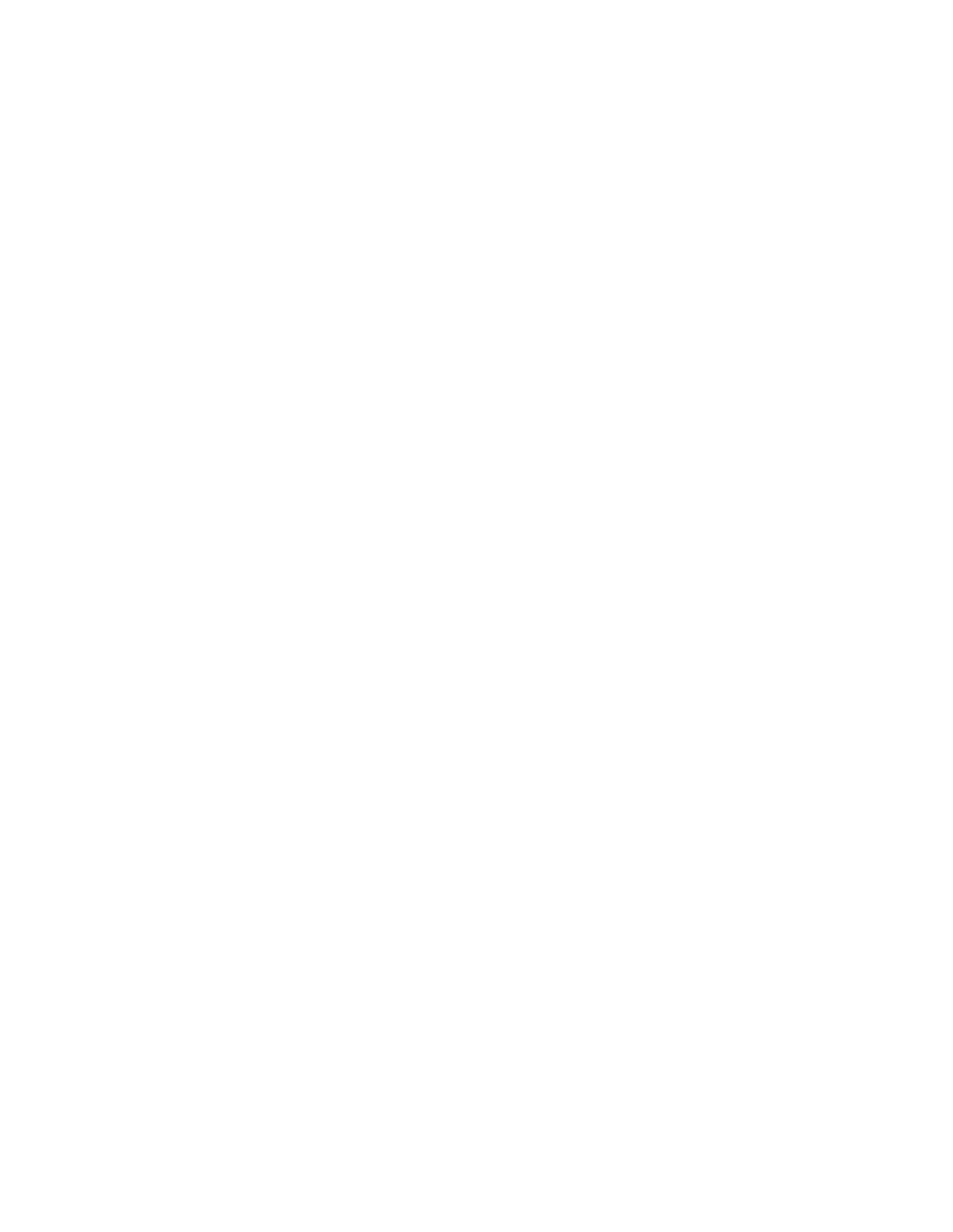### **BURKE, Justice.**

[¶1] Appellant, Kristen N. Spreeman, challenges her conviction of felony driving while under the influence (DWUI) in violation of Wyo. Stat. Ann. §§ 31-5-233(b)(iii)(A) and (e). She claims that she did not have three prior qualifying convictions, as required by Wyo. Stat. Ann. § 31-5-233(e), to enhance her DWUI conviction to a felony. We affirm.

#### *ISSUE*

[¶2] Appellant presents the following issue:

Did the trial court err in denying Appellant's motion to dismiss the felony "DUI" charge against her, since she did not have three prior qualifying convictions?

The State phrases the issue as follows:

Under Wyo. Stat. Ann. § 31-5-233(e), driving while under the influence becomes a felony if a defendant has three prior convictions in this or any other state under a law prohibiting "driving while under the influence." One of Spreeman's three previous Michigan convictions is for driving while "visibly impaired." Is Michigan's prohibition against driving while "visibly impaired" a law that prohibits driving "while" under the influence," for purposes of sentencing enhancement under Wyo. Stat. Ann. § 31-5-233(e)?

## *FACTS*

[¶3] The facts in this matter are undisputed. On December 19, 2010, an officer of the Gillette Police Department stopped Appellant for a traffic violation. An assisting officer smelled a strong odor of alcohol coming from Appellant and noticed that she was slurring her words and that her face was extremely flushed. After performing field sobriety tests, Appellant was arrested for driving while under the influence. Appellant was transported to the Campbell County Detention Center, where she agreed to provide a breath sample. The breath test revealed a blood-alcohol content of .21%, over two-and-a-half times the legal limit.

[¶4] Appellant was charged by felony information with felony driving while under the influence in violation of Wyo. Stat. Ann. §§ 31-5-233(b)(iii)(A) and (e) (LexisNexis Supp. 2010). The information alleged that Appellant had been convicted of three prior drinking and driving offenses within the last ten years, all of which had occurred in Michigan. Two of the prior offenses were for driving while intoxicated in violation of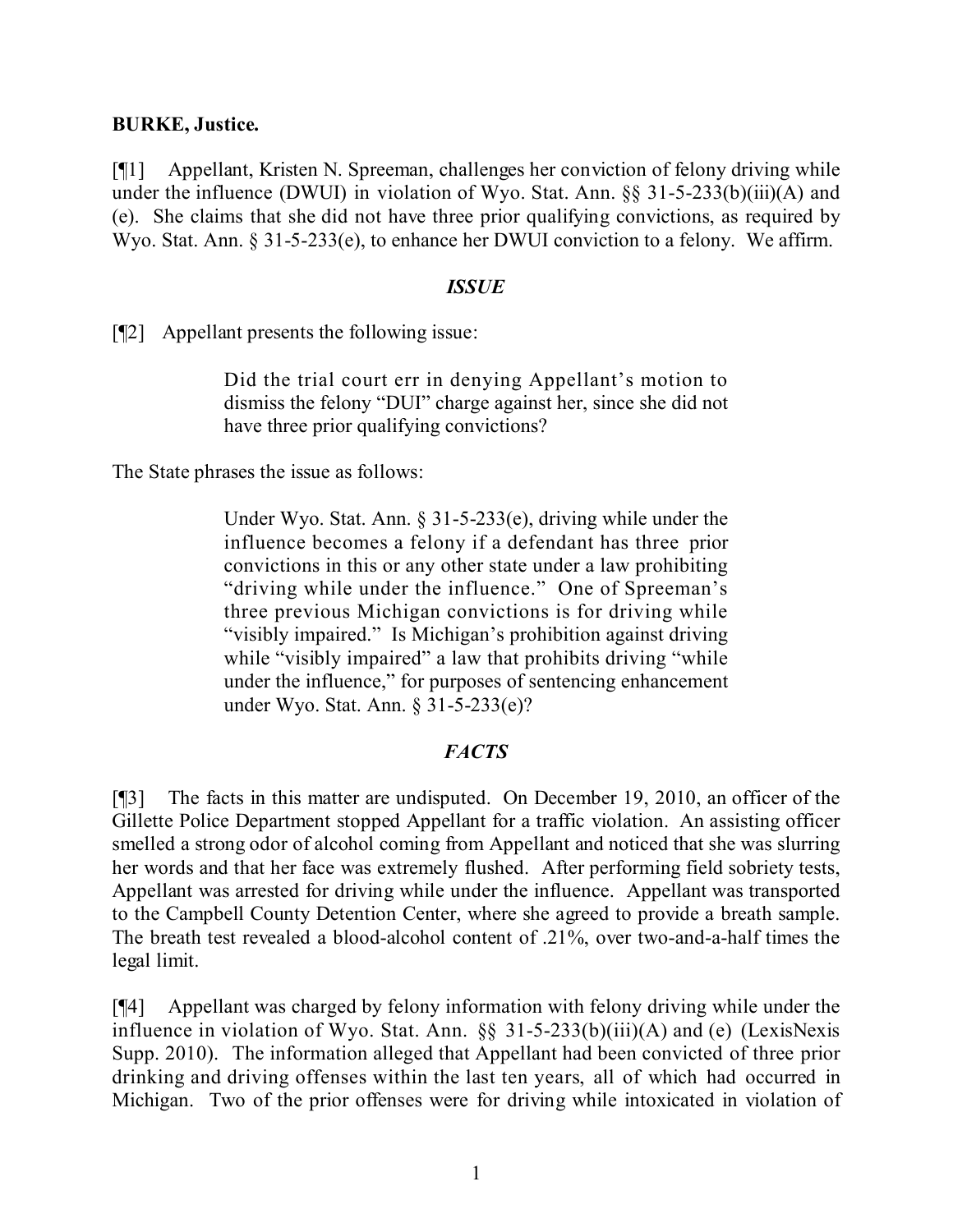Mich. Comp. Laws  $\S$  257.625(1). The third prior conviction was for driving while visibly impaired in violation of Mich. Comp. Laws § 257.625(3). Appellant moved to dismiss the felony DWUI, asserting that her Michigan conviction for driving while visibly impaired could not be considered for enhancement purposes because that conviction did not constitute a violation of a "law prohibiting driving while under the influence" under Wyo. Stat. Ann. § 31-5-233(e).

[¶5] Following a hearing, the district court denied Appellant's motion to dismiss. In its order denying the motion to dismiss, the court stated that

> A comparison of Wyoming's Driving While Under the Influence statute and Michigan's Operating While Impaired statute demonstrate both seek to prevent operation of a motor vehicle when alcohol consumption (i.e. consumption of intoxicating liquors) affects a person's ability to operate a vehicle (i.e. results in the deprivation of a person's normal control of his bodily or mental faculties).

Appellant entered a conditional guilty plea to the charged felony DWUI, reserving the right to challenge the denial of her motion to dismiss. She was sentenced to twelve to fourteen months in prison. This appeal followed.

# *STANDARD OF REVIEW*

[¶6] Whether Appellant's Michigan conviction may be considered for enhancement purposes under Wyo. Stat. Ann. § 31-5-233(e) involves a question of statutory interpretation. We review questions of statutory interpretation *de novo*. *Harvey v. State*, 2011 WY 72, ¶ 6, 250 P.3d 167, 170 (Wyo. 2011).

## *DISCUSSION*

[¶7] Appellant entered a conditional guilty plea to felony driving while under the influence in violation of Wyo. Stat. Ann.  $\S$ § 31-5-233(b)(iii)(A) and (e). Those subsections provide, in relevant part, as follows:

## **§ 31-5-233. Driving or having control of vehicle while under influence of intoxicating liquor or controlled substances; penalties.**

. . .

(b) No person shall drive or have actual physical control of any vehicle within this state if the person: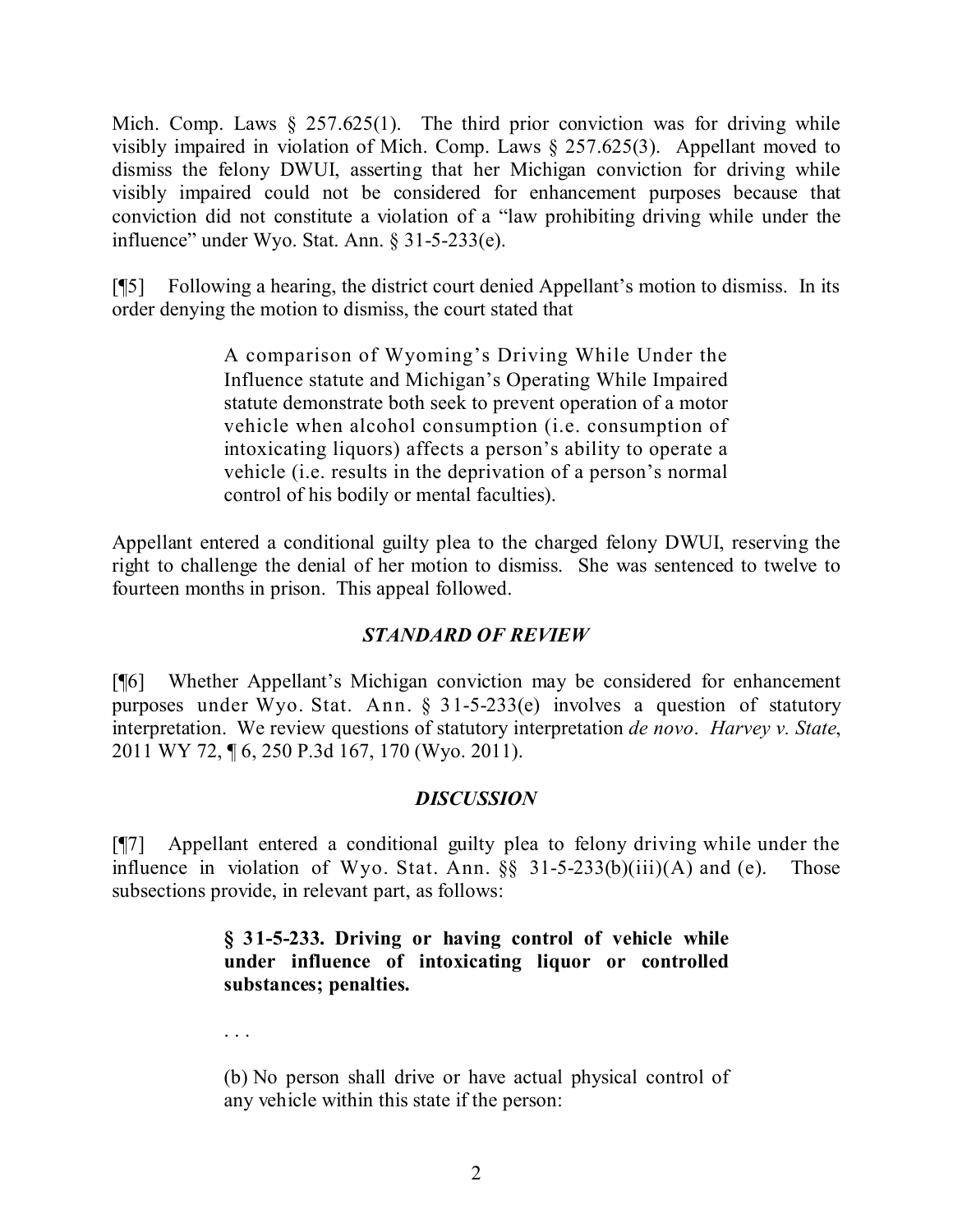(i) Has an alcohol concentration of eight onehundredths of one percent  $(0.08\%)$  or more;

(ii) Has an alcohol concentration of eight onehundredths of one percent  $(0.08\%)$  or more, as measured within two (2) hours after the time of driving or being in actual physical control of the vehicle following a lawful arrest resulting from a valid traffic stop; or

(iii) To a degree which renders him incapable of safely driving:

(A) Is under the influence of alcohol;

. . .

(e) . . . On a fourth offense resulting in a conviction or subsequent conviction within ten (10) years for a violation of this section or other law prohibiting driving while under the influence, he shall be guilty of a felony and fined not more than ten thousand dollars (\$10,000.00), punished by imprisonment for not more than two (2) years, or both.

The statute defines "[o]ther law prohibiting driving while under the influence" as "a statute of another state . . . which prohibits driving while under the influence of intoxicating liquor, alcohol, controlled substances or drugs." Wyo. Stat. Ann. § 31-5-  $233(a)(v)$ .

[¶8] Appellant's prior convictions, all of which were received in Michigan, arose from violations of Mich. Comp. Laws § 257.625, which provides as follows:

# **§ 257.625. Operating motor vehicle while intoxicated; operating motor vehicle when visibly impaired; . . .**

(1) A person, whether licensed or not, shall not operate a vehicle upon a highway or other place open to the general public or generally accessible to motor vehicles, including an area designated for the parking of vehicles, within this state if the person is operating while intoxicated. As used in this section, "operating while intoxicated" means any of the following: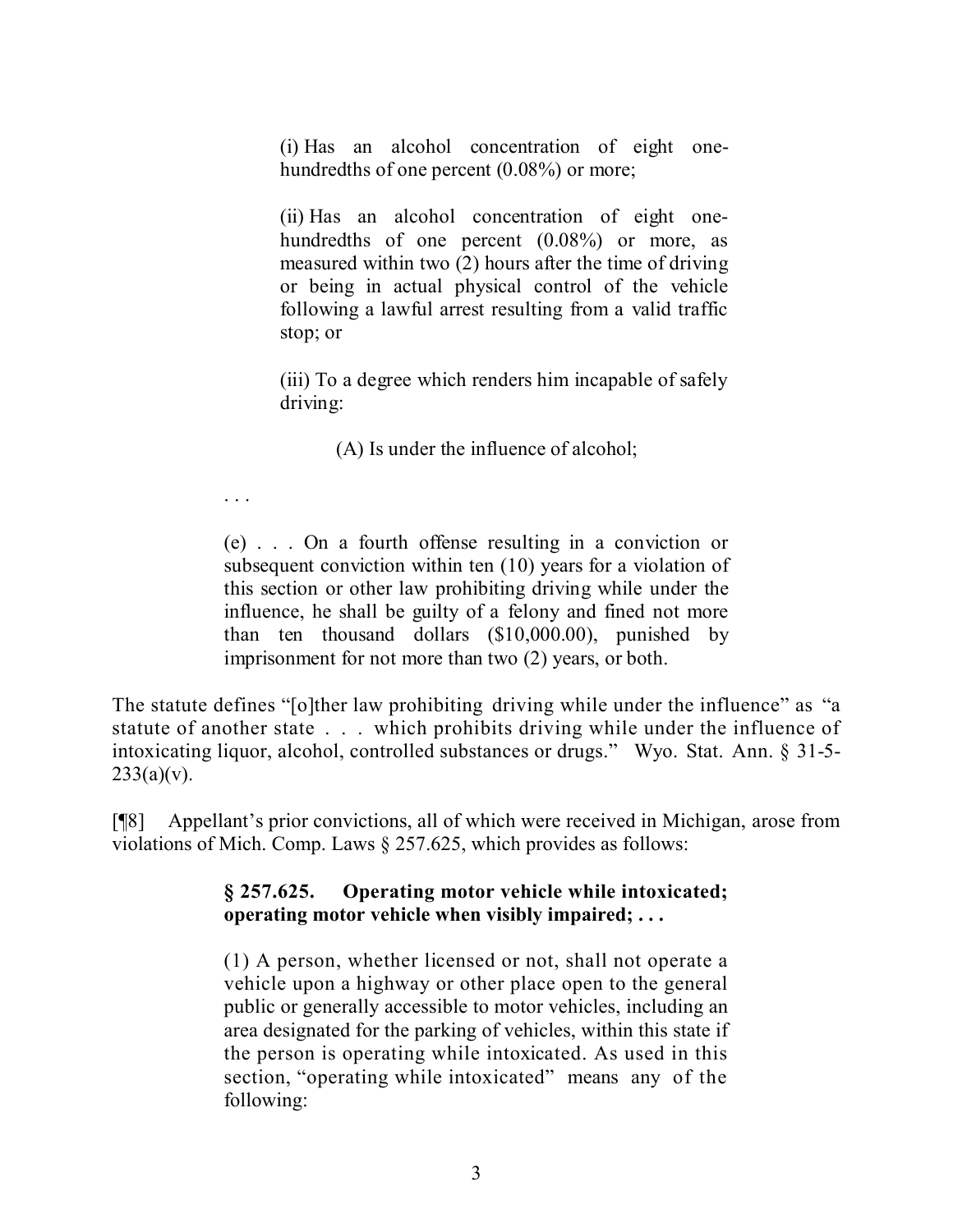(a) The person is under the influence of alcoholic liquor, a controlled substance, or a combination of alcoholic liquor and a controlled substance.

(b) The person has an alcohol content of 0.08 grams or more per 100 milliliters of blood, per 210 liters of breath, or per 67 milliliters of urine, or, beginning October 1, 2013, the person has an alcohol content of 0.10 grams or more per 100 milliliters of blood, per 210 liters of breath, or per 67 milliliters of urine.

(3) *A person*, whether licensed or not, *shall not operate a vehicle* upon a highway or other place open to the general public or generally accessible to motor vehicles, including an area designated for the parking of vehicles, within this state *when, due to the consumption of alcoholic liquor*, a controlled substance, or a combination of alcoholic liquor and a controlled substance, *the person's ability to operate the vehicle is visibly impaired.* If a person is charged with violating subsection (1), a finding of guilty under this subsection may be rendered.

. . .

(Emphasis added.) In Michigan, the phrase "visible impairment" means that the defendant's "ability to drive was so weakened or reduced by consumption of intoxicating liquor that defendant drove with less ability than would an ordinary, careful and prudent driver." *People v. Calvin*, 548 N.W.2d 720, 723 (1996).

[¶9] Appellant contends that driving while "visibly impaired" under Mich. Comp. Laws § 257.625(3) does not constitute a statute "which prohibits driving while under the influence of intoxicating liquor, alcohol, controlled substances or drugs" because driving while "visibly impaired" in Michigan is a lesser included offense of "operating while intoxicated" under Mich. Comp. Laws § 257.625(1). Appellant also contends that the visible impairment standard is satisfied by a lesser degree of intoxication than operating a vehicle while "incapable of safely driving" as set forth in Wyo. Stat. Ann. § 31-5-  $233(b)(iii)(A)$ , and is consequently not a qualifying offense for enhancement purposes under Wyo. Stat. Ann. § 31-5-233(e). The State claims, however, that Wyoming's enhancement provision does not restrict qualifying convictions to offenses that arise from violations of laws that are identical, or even substantially similar, to Wyoming's definition of driving while under the influence. It claims that the plain language of Wyoming's enhancement statute, in omitting any reference to the degree of intoxication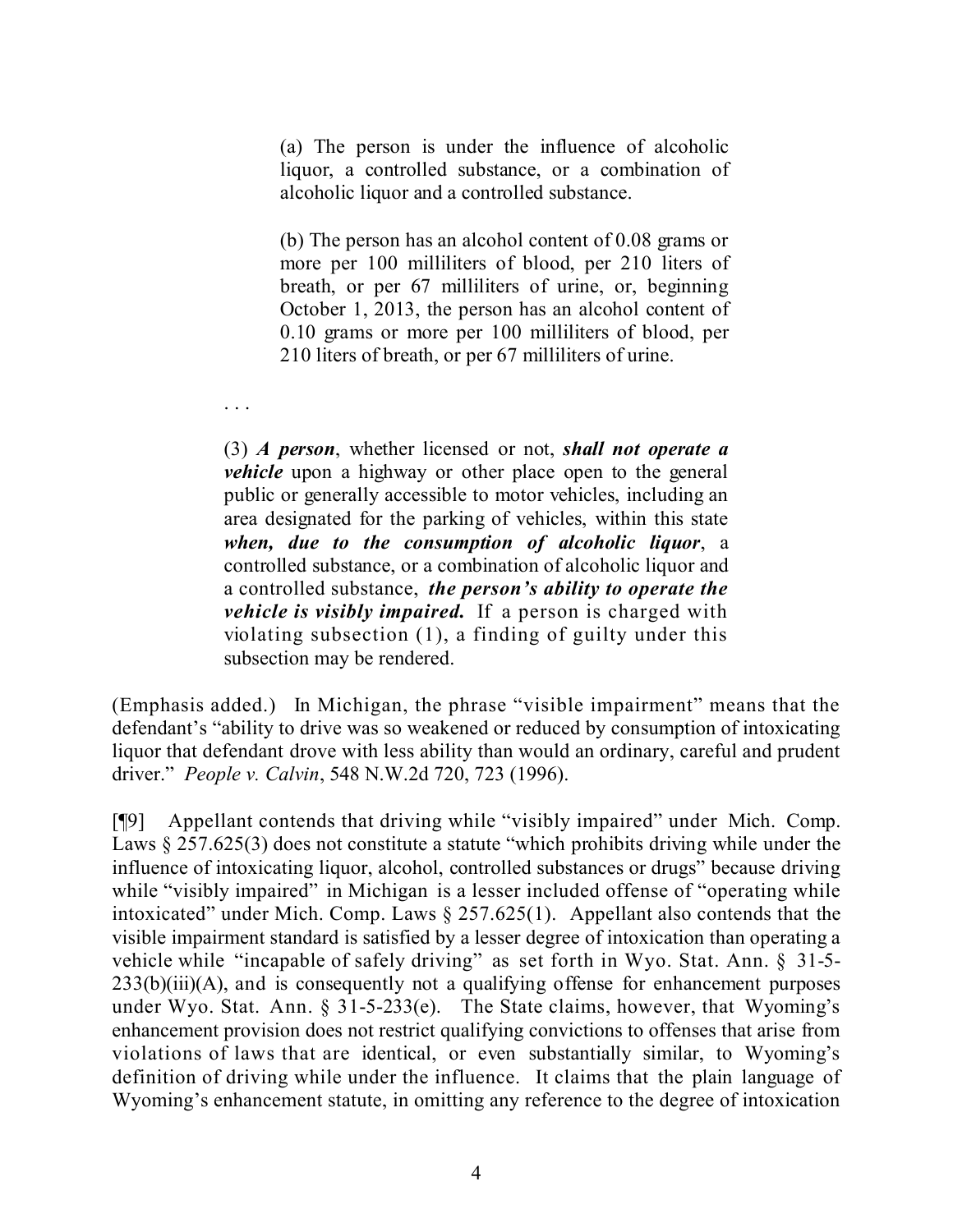required under another state's statute, does not limit qualifying convictions to those that arise under statutes which prohibit driving while under the influence "in exactly the same fashion and to the same degree that Wyoming does." We agree with the State.

[¶10] In determining whether Mich. Comp. Laws § 257.625 constitutes an "other law prohibiting driving while under the influence" under Wyo. Stat. Ann.  $\S 31-5-233(e)$ , we apply our usual rules of statutory interpretation.

> Our paramount consideration is the legislature's intent as reflected in the plain and ordinary meaning of the words used in the statute. Initially, we determine whether the statute is clear or ambiguous.

> > A statute is clear and unambiguous if its wording is such that reasonable persons are able to agree on its meaning with consistency and predictability. Conversely, a statute is ambiguous if it is found to be vague or uncertain and subject to varying interpretations. If we determine that a statute is clear and unambiguous, we give effect to the plain language of the statute.

*Parks v. State*, 2011 WY 19, ¶ 11, 247 P.3d 857, 859 (Wyo. 2011).

[¶11] Appellant's analysis attempts to focus our attention on the variation in the level of intoxication necessary to the offense of driving under the influence of alcohol to a degree which renders a person *incapable* of safely driving, in violation of Wyo. Stat. Ann. § 31- 5-233(b)(iii)(A), and the level of intoxication necessary to the offense of driving with *less ability* than would an ordinary, careful, and prudent driver, in violation of Mich. Comp. Laws § 257.625(3). We recognize that Wyoming precedent supports Appellant's contention that the offenses are different with respect to degree. In *Redland v. State*, 766 P.2d 1173, 1174 (Wyo. 1989), this Court stated that "there is obviously a substantial difference between a standard of 'less able' to safely drive a motor vehicle and 'incapable' of safely driving a motor vehicle." Appellant's contention, however, largely misses the mark. Notwithstanding the fact that Wyo. Stat. Ann. § 31-5-233(b)(iii)(A) and Mich. Comp. Laws § 257.625(3) describe offenses requiring different levels of intoxication, we must look to the language of Wyoming's DWUI enhancement provision, contained in Wyo. Stat. Ann. § 31-5-233(e), to determine whether Appellant's Michigan conviction can be used to enhance her current conviction to a felony.

[¶12] As noted above, Wyo. Stat. Ann. § 31-5-233(e) states that a fourth conviction for "a violation of this section or other law prohibiting driving while under the influence" results in a felony. The statute makes no qualifying reference to laws that specify a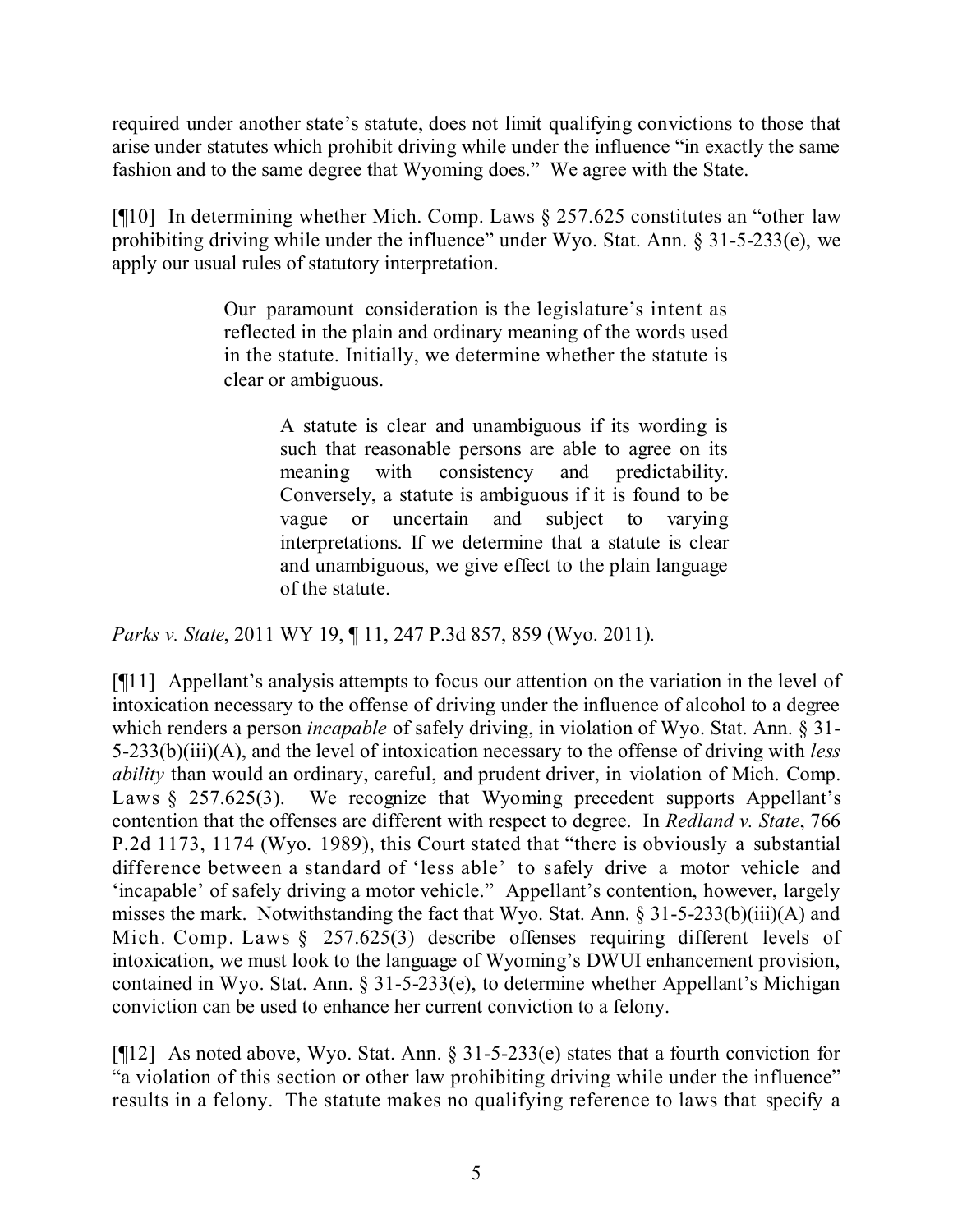certain blood-alcohol content, or that require a degree of intoxication which renders a person "incapable of safely driving," as set forth in Wyo. Stat. Ann. §§ 31-5-233(b)(i), (b)(ii), or (b)(iii). The statute also does not provide that another state's law "prohibiting driving while under the influence" must be "substantially similar," or even merely "similar," to Wyoming's law in order for a conviction to qualify for enhancement purposes. Likewise, the definition of "other law prohibiting driving while under the influence" gives no indication that the phrase incorporates Wyoming's criteria for conviction under Wyo. Stat. Ann. §§ 31-5-233(b)(i), (b)(ii), or (b)(iii). Rather, Wyo. Stat. Ann. §  $31-5-233(a)(v)$  defines "[o]ther law prohibiting driving while under the influence" simply as "a statute of another state . . . which prohibits driving while under the influence of intoxicating liquor, alcohol, controlled substances or drugs." Again, the statutory definition makes no mention of a certain degree of intoxication that must be set forth in another state's statute in order for a conviction to qualify for enhancement purposes.

[¶13] Although we do not find Wyoming's DWUI enhancement provision to be ambiguous, we are nonetheless guided by well-established rules of statutory construction in determining whether Appellant's Michigan conviction for driving while visibly impaired is a qualifying conviction under Wyo. Stat. Ann. § 31-5-233(e). "[A] basic tenet of statutory construction is that omission of words from a statute is considered to be an intentional act by the legislature, and this court will not read words into a statute when the legislature has chosen not to include them." *Adelizzi v. Stratton*, 2010 WY 148, ¶ 11, 243 P.3d 563, 566 (Wyo. 2010). Further, as we have previously noted,

> Where the legislature has specifically used a word or term in certain places within a statute and excluded it in another place, the court should not read that term into the section from which it was excluded. A word or words appearing in one section of a statute cannot be transferred into another section.

*In re Adoption of Voss*, 550 P.2d 481, 485 (Wyo. 1976) (internal citation omitted). 1 In

<sup>&</sup>lt;sup>1</sup> *Voss* emphasized the importance of these rules of statutory construction by providing ample legal authority:

The omission of words from a statute must be considered intentional on the part of the legislature. *State v. Reese*, 1974, 12 Wash.App. 407, 529 P.2d 1119. Words may not be supplied in a statute where the statute is intelligible without the addition of the alleged omission. *Ward v. Yoder*, Wyo. 1960, 355 P.2d 371, 376, reh. den., 357 P.2d 180; *Montoya v. McManus*, 1961, 68 N.M. 381, 362 P.2d 771. Words may not be inserted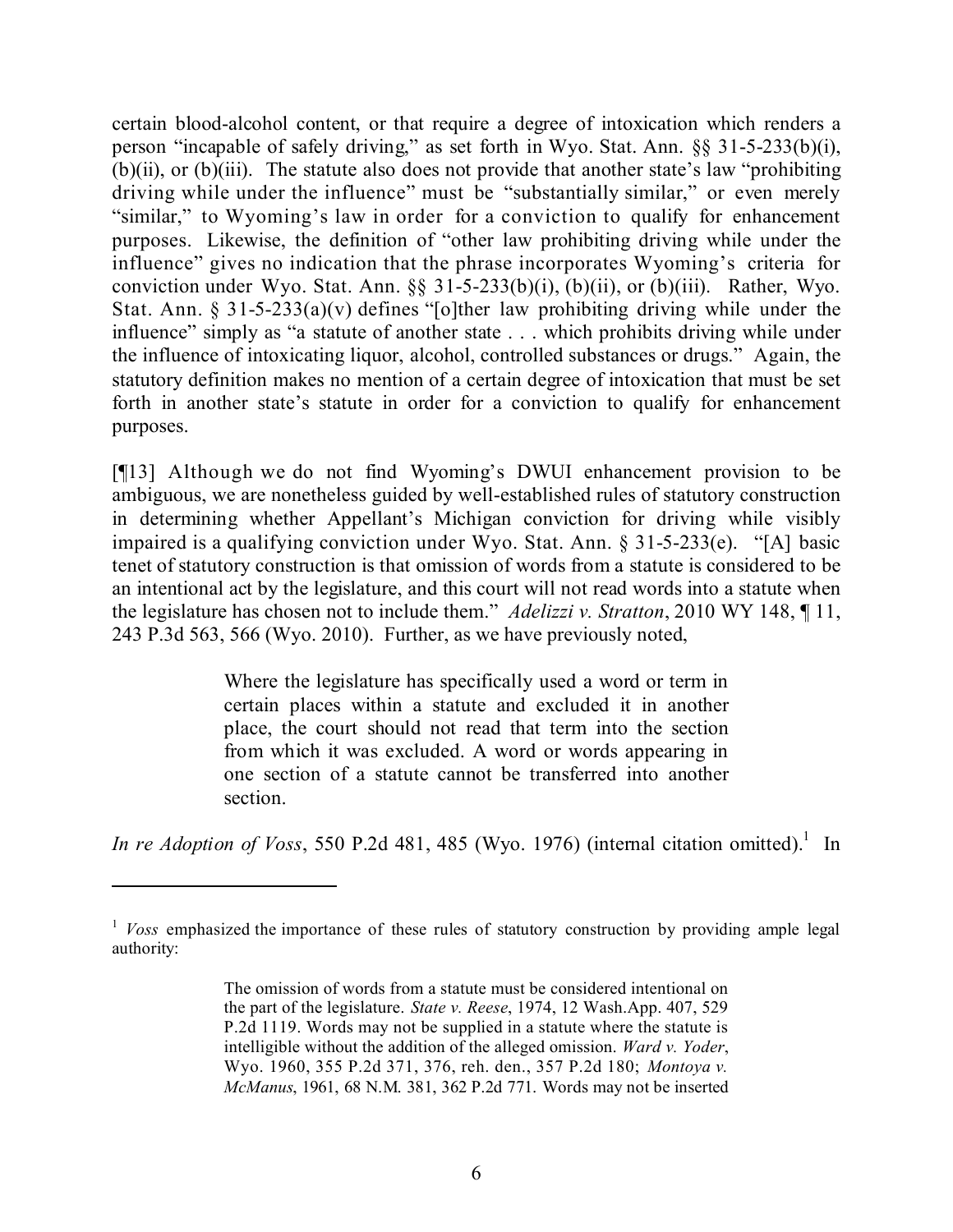accordance with these rules of statutory construction, we must assume that the legislature did not intend to limit the qualifying convictions under Wyo. Stat. Ann. § 31-5-233(e) as urged by Appellant. There is simply no basis to conclude that Appellant's Michigan conviction for driving while "visibly impaired" cannot be used to enhance Appellant's current conviction to a felony.

[¶14] Our conclusion is further supported by Wyoming precedent interpreting the meaning of the phrase "driving while under the influence," as used in Wyo. Stat. Ann. § 31-5-233(e). In *Goich v. State*, 80 Wyo. 179, 339 P.2d 119 (Wyo. 1959), the Court held that the phrase "under the influence of intoxicating liquor" means that "a person has taken into his stomach a sufficient quantity of intoxicating liquor so as to deprive him of the normal control of his bodily or mental faculties." *Id*., 80 Wyo. at 184, 339 P.2d at 120; *see also State v. Dobbs*, 70 Wyo. 26, 40, 244 P.2d 280, 285 (Wyo. 1952). When this definition is compared to Michigan's definition of visible impairment, which, as noted above, means that the defendant's "ability to drive was so weakened or reduced by consumption of intoxicating liquor that defendant drove with less ability than would an ordinary, careful and prudent driver," it is clear that Wyo. Stat. Ann. § 31-5-233(e) encompasses violations of Michigan's prohibition against driving while visibly impaired.

[¶15] The cases cited by Appellant as authority for the proposition that a conviction for driving while visibly impaired cannot be used to enhance her conviction are distinguishable based on the language of the applicable statutes in those jurisdictions. In *State v. Akins*, 795 N.E.2d 1093 (Ind. Ct. App. 2003), the Indiana Court of Appeals was called on to determine whether a conviction for driving while visibly impaired under Mich. Comp. Laws § 257.625(3) could be used to enhance the defendant's conviction for operating a vehicle while intoxicated to a felony under Indiana's enhancement statute. *Id.*, 795 N.E.2d at 1098. As noted by the court, the Indiana statute provided that "A 'previous conviction of operating while intoxicated' includes a previous conviction 'in any other jurisdiction in which the elements of the crime for which the conviction was entered are *substantially similar* to the elements of a crime described in I.C. § 9-30-5-1

l

*Id.*, 550 P.2d at 485.

in a statutory provision under the guise of interpretation. *Kirkwood v. Bank of America Nat. Trust & Savings Ass'n.*, 1954, 43 Cal.2d 333, 273 P.2d 532. The Supreme Court will not read into laws what is not there. *Durante v. Consumers Filling Station Company of Cheyenne*, 1953, 71 Wyo. 271, 299, 257 P.2d 347, 356; *Cook v. Hill*, 1960, 224 Ore. 565, 356 P.2d 1067. This court will not supply omissions in a statute and redress is with the legislature. *Lo Sasso v. Braun*, Wyo. 1963, 386 P.2d 630, 631- 632. We are alerted by all this to the result that it is just as important to recognize what a statute does not say as it is to recognize what it does say.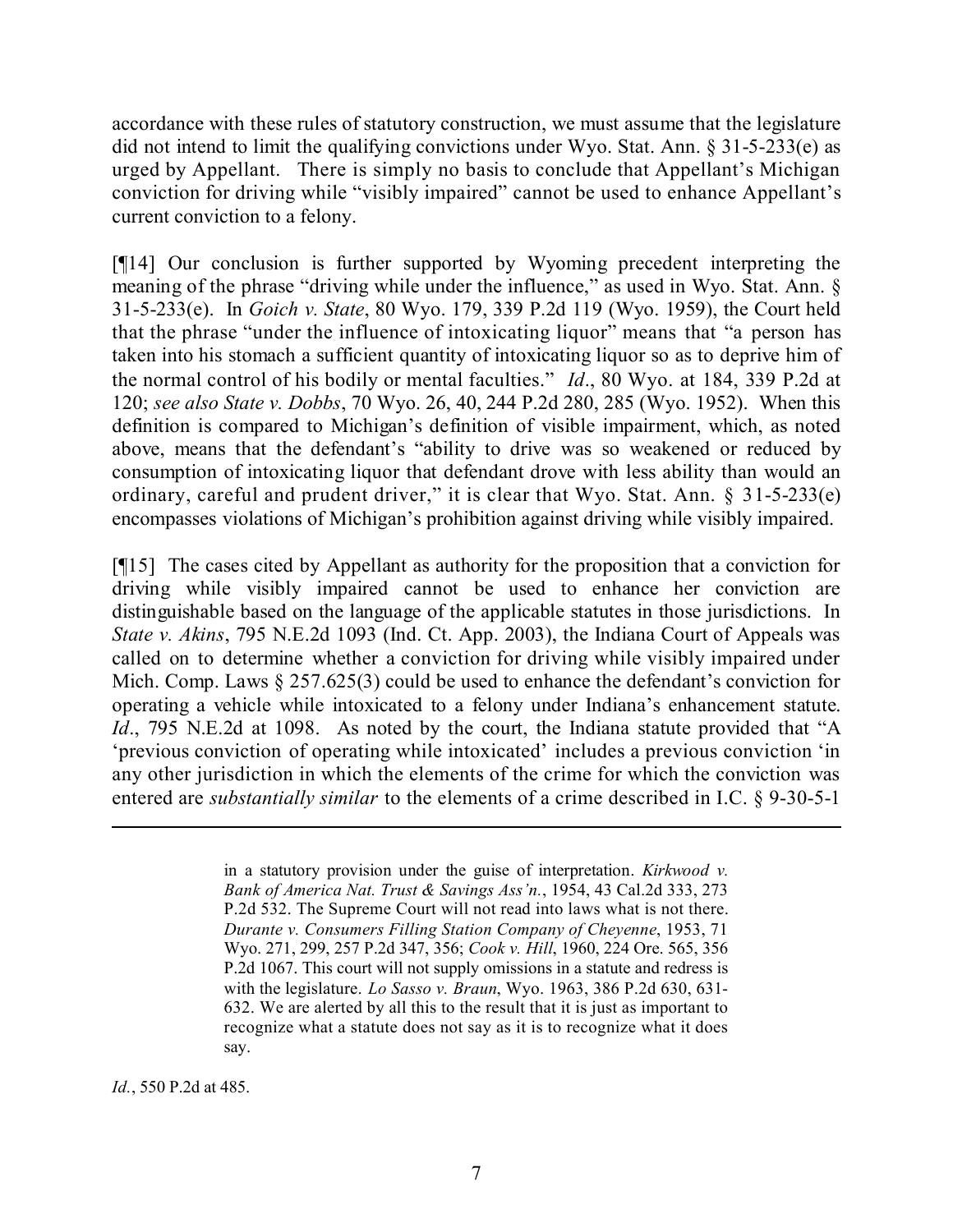through I.C. § 9-30-5-9.'" *Id.*, 795 N.E.2d at 1096 (quoting I.C. 9-13-2-130(2)) (emphasis in original). The court determined that the Michigan conviction could not be used for enhancement purposes because Michigan's statute prohibiting driving while visibly impaired was not substantially similar to Indiana's statute prohibiting operation of a vehicle while intoxicated. *Id.*, 795 N.E.2d at 1098.

[¶16] Likewise, in *State v. McNally*, 50 P.3d 1080, 1081 (Mont. 2002), the issue presented to the Montana Supreme Court was "whether McNally's prior convictions under Colorado's 'Driving While Ability Impaired' provision qualified as DUI convictions when sentencing McNally for Felony DUI under Montana's DUI statutes." As in *Akins*, however, the *McNally* court noted that "When calculating the number of prior convictions for sentencing purposes, a prior DUI conviction includes 'conviction for a violation of a similar statute or regulation in another state.' Section 61-8-734(1)(a), MCA. Therefore, we must determine if the District Court correctly concluded that Colorado's DWAI was 'similar' to Montana's DUI provision." *Id.*, 50 P.3d at 1083. The court concluded that because the convictions were not "similar," the Colorado conviction for driving while ability impaired could not be used to enhance the defendant's Montana conviction to a felony. *Id.*, 50 P.3d at 1085.

[¶17] Finally, Appellant cites to *Oxendine v. Secretary of State*, 602 N.W.2d 847 (Mich. 1999), in which the defendant's Michigan driver's license was revoked pursuant to a statute directing the secretary of state to revoke the driver's license of a person violating "a law of this state, a local ordinance substantially corresponding to a law of this state, *or a law of another state substantially corresponding to a law of this state*[.]" *Id.*, 602 N.W.2d at 849 (emphasis in original). The issue before the court was whether a North Carolina statute prohibiting impaired driving substantially corresponded to Michigan's statute prohibiting operating a vehicle while under the influence of liquor. *Id.*, 602 N.W.2d at 850. After noting that a substantially corresponding statute "must be limited in scope to conduct that reasonably approximates" the crime of operating under the influence of alcohol, the court held that the North Carolina statute prohibiting impaired driving did not substantially correspond to Michigan's statute prohibiting driving while under the influence of liquor. *Id.*, 602 N.W.2d at 852; *but see Marciniak v. State*, 911 P.2d 1197, 1198 (Nev. 1996) (per curiam) (concluding that a conviction for driving while visibly impaired in violation of Michigan statute "is the same or similar conduct as driving under the influence of alcohol" in Nevada and could be used to enhance the appellant's Nevada conviction) (citing *McAdam v. State*, 648 So.2d 1244 (Fla.2d Dist. Ct. App. 1995)).

[¶18] As noted above, Wyoming's enhancement statute contains no requirement that a conviction for driving while under the influence must be received under a statute that is "similar," "substantially similar," or that "substantially corresponds" to Wyoming's statute prohibiting driving under the influence. As a result, the statutory element that was critical to the holdings in *Akins*, *McNally*, and *Oxendine* does not enter our analysis.